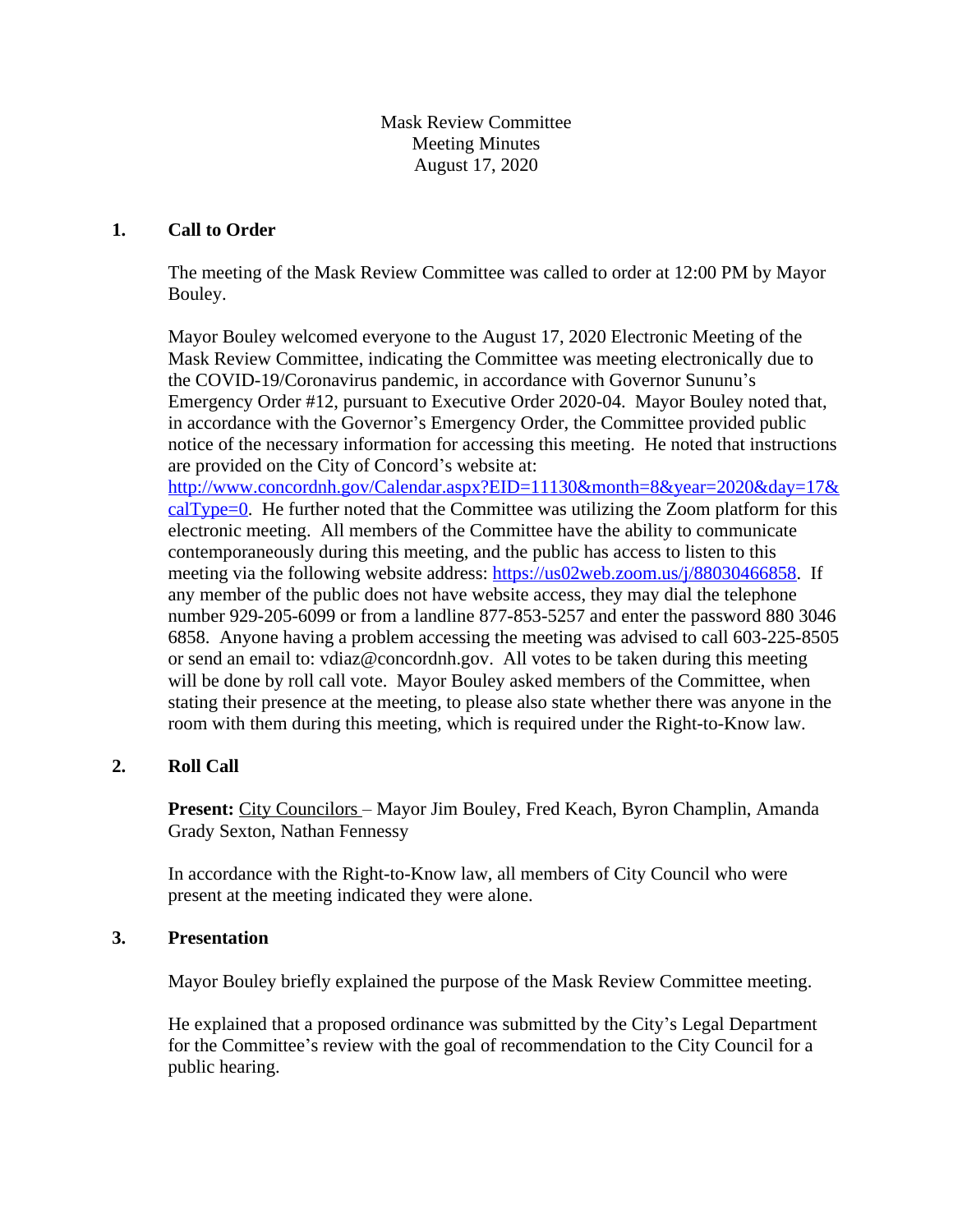Attorney Kennedy reviewed the proposed ordinance with the Committee and explained that the baseline position in the proposed ordinance is to reduce the spread of the virus.

Councilor Fennessy inquired whether the term "business" should be defined to include for profit, not for profit businesses, and state or federal buildings.

Mayor Bouley asked the Committee on thoughts for the defining of "business."

Attorney Kennedy noted that Keene, New Hampshire, defined the term "business" in its ordinance, which could be used as a sample for the proposed ordinance.

Councilor Keach asked whether masks must be worn in churches and whether that is already covered by the Governor's Order.

Councilor Grady Sexton asked whether the proposed ordinance applies to fitness centers. She noted that the ordinance as proposed exempts the wearing of masks when engaging in sporting activities.

Attorney Pacik explained that the Governor's Orders provide guidance for fitness centers. Attorney Pacik further explained that fitness center staff are required to wear masks, as well as customers when not actively working out.

Mayor Bouley stated that he is comfortable with the way the proposed ordinance reads. Councilor Fennessy stated that the language used by Keene in its ordinance relative to the definition of businesses would be helpful.

Attorney Pacik explained that the requirements of face coverings while in places of worship are addressed in the Governor's Order.

Mayor Bouley noted that paragraph #8 of the proposed ordinance does not clarify whether a person needs a doctor's note in order to be exempt from wearing a face covering. This issue was further discussed by Councilor Grady Sexton and Mayor Bouley. Councilor Champlin suggested a revision to clarify that a face covering will not be required to be worn by any person for whom wearing a face covering may pose a risk for health-related reasons.

Mayor Bouley suggested that paragraph #10 of the proposed ordinance be revised with respect to penalties. Mayor Bouley noted that he would prefer if the penalties were similar to those of parking tickets. Mayor Bouley noted that he is not looking to punish, but instead to change behavior.

Mayor Bouley noted that the proposed ordinance has an expiration date of January 2021, and that the matter would be revisited at the end of the year.

Councilor Champlin asked whether the City has a plan for posting signage about face covering requirements throughout the City, such as parking garages or downtown Main